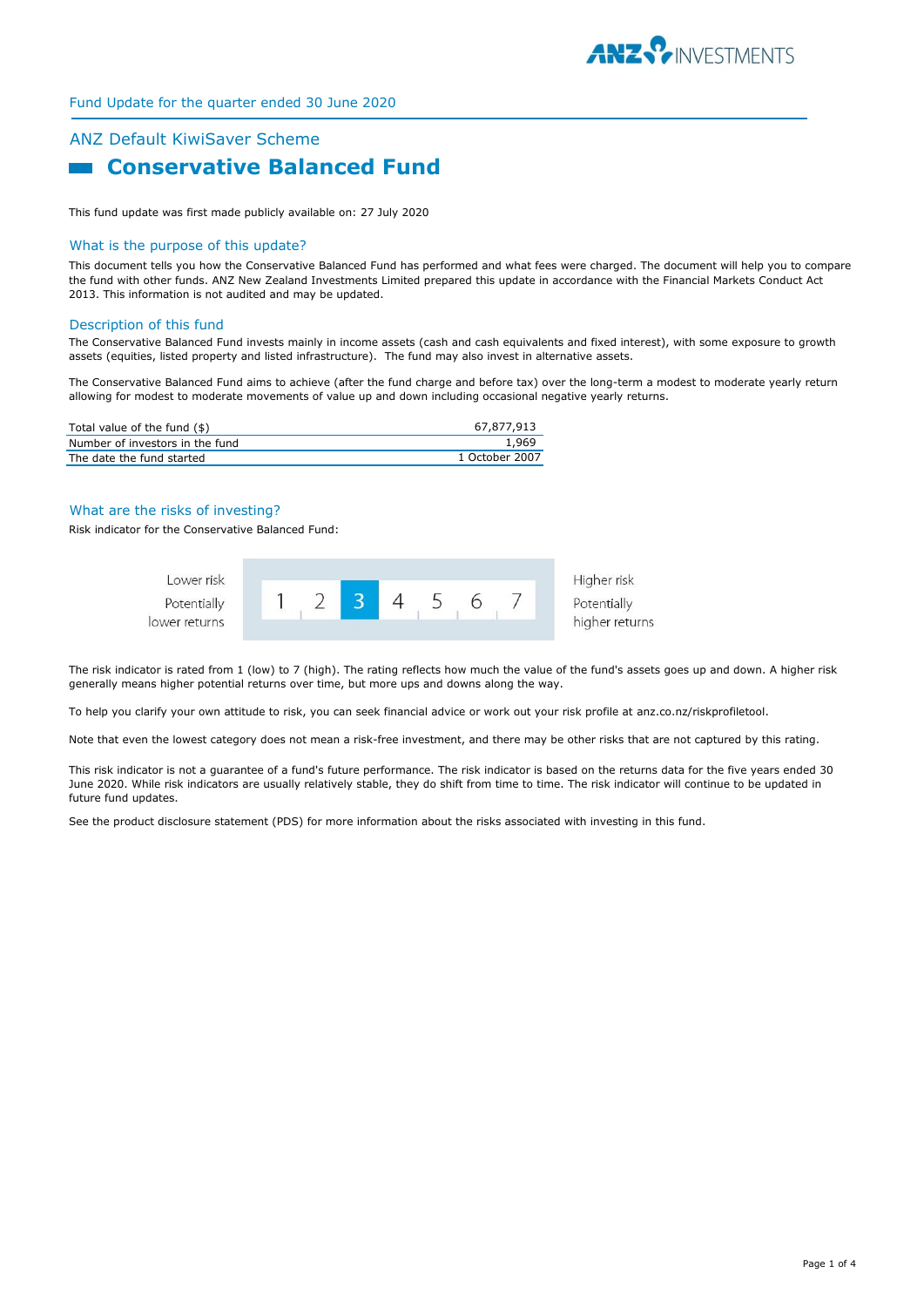# How has the fund performed?

|                                               | Average over past<br>five vears | Past year |
|-----------------------------------------------|---------------------------------|-----------|
| Annual return                                 |                                 |           |
| (after deductions for charges and tax)        | 4.18%                           | $3.24\%$  |
| <b>Annual return</b>                          |                                 |           |
| (after deductions for charges but before tax) | 5.27%                           | 4.35%     |
| Market index annual return                    |                                 |           |
| (reflects no deduction for charges and tax)   | $6.14\%$                        | 4.29%     |

The market index annual return is calculated using the target investment mix and the indices of each asset class.

Additional information about the market index is available in the statement of investment policy and objectives on the offer register at www.disclose-register.companiesoffice.govt.nz.



# **Annual return graph**

This shows the return after fund charges and tax for each of the last 10 years ending 31 March. The last bar shows the average annual return for the last 10 years, up to 30 June 2020.

**Important:** This does not tell you how the fund will perform in the future.

Returns in this update are after tax at the highest prescribed investor rate (PIR) of tax for an individual New Zealand resident. Your tax may be lower.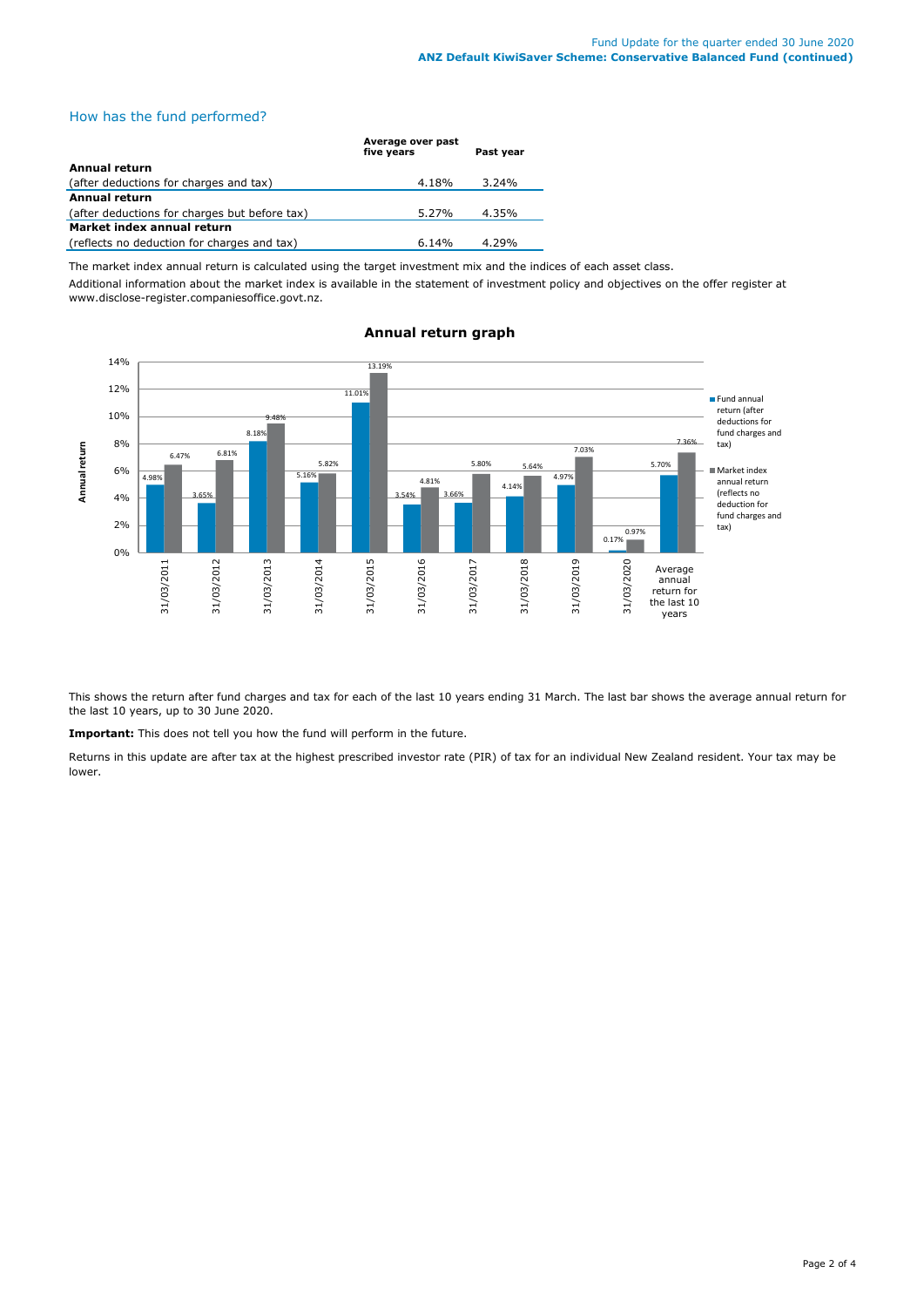## What fees are investors charged?

Investors in the Conservative Balanced Fund are charged fund charges. In the year to 31 March 2020 these were:

|                                             | % of net asset value          |
|---------------------------------------------|-------------------------------|
| Total fund charges <sup>1</sup>             | 0.91%                         |
| Which are made up of:                       |                               |
| Total management and administration charges | 0.91%                         |
| Including:                                  |                               |
| Manager's basic fee                         | 0.85%                         |
| Other management and administration charges | 0.06%                         |
| <b>Total performance based fees</b>         | $0.00\%$                      |
|                                             | Dollar amount per<br>investor |
| <b>Other charges</b>                        |                               |
| Membership fee <sup>2</sup>                 | \$18                          |

Investors are not currently charged individual action fees for specific actions or decisions (for example, for withdrawing from or switching funds). See the PDS for more information about Scheme fees.

Small differences in fees and charges can have a big impact on your investment over the long term.

#### Example of how this applies to an investor

Sarah had \$10,000 in the fund at the start of the year and did not make any further contributions. At the end of the year, Sarah received a return after fund charges were deducted of \$324 (that is 3.24% of her inital \$10,000). Sarah also paid \$18 in other charges. This gives Sarah a total gain after tax of \$306 for the year.

### What does the fund invest in?

**Actual investment mix<sup>3</sup> Target investment mix<sup>3</sup>**

This shows the types of assets that the fund invests in. This shows the mix of assets that the fund generally intends to invest in.